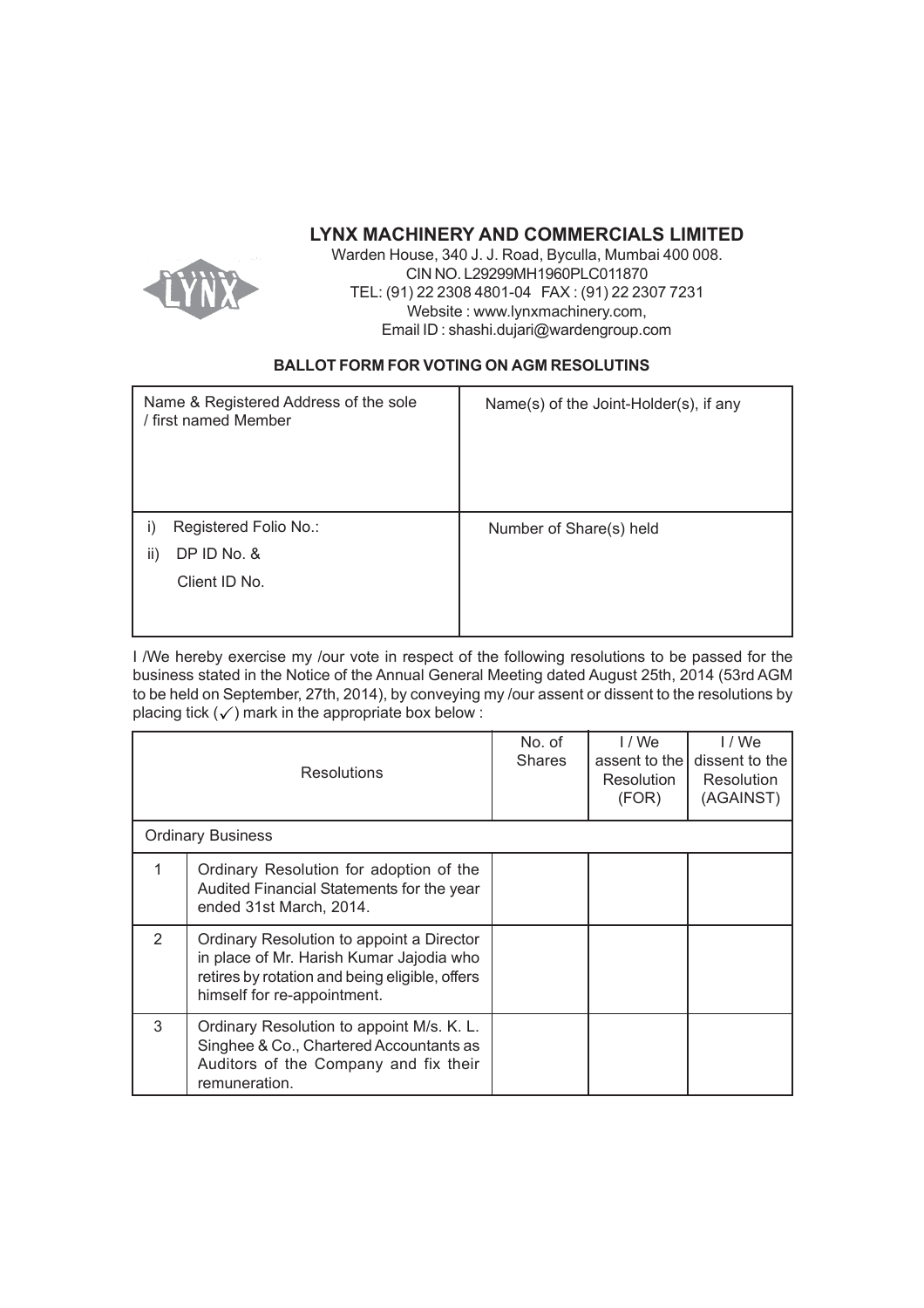### LYNX MACHINERY AND COMMERCIALS LIMITED

| <b>Special Business</b> |                                                                                                                |  |  |
|-------------------------|----------------------------------------------------------------------------------------------------------------|--|--|
| 4                       | Ordinary Resolution for appointment of Mr.<br>Ram Kishore Choudhury as Independent<br>Director of the Company  |  |  |
| 5                       | Ordinary Resolution for appointment of Mr.<br>Ashok Kumar Jajodia as Independent<br>Director of the Company    |  |  |
| 6                       | Ordinary Resolution for appointment of<br>Mrs. Krishna Jaisingh Jain as Independent<br>Director of the Company |  |  |
|                         | Special Resolution for Consent u/s 186(3)<br>of the Companies Act, 2013 – Investment                           |  |  |
| 8                       | Special Resolution for Consent u/s 180(1)(c)<br>of the Companies Act, 2013 - Borrowing<br>Powers               |  |  |

Place : Mumbai

Date :

Signature of the Member or Authorized Representative

Notes : (i) If you opt to cast your vote by e-voting, there is no need to fill up and sign this form.

(ii) Last date for receipt of this Form : 20th September, 2014, 6.00 p.m. IST.

(iii) Please read the instructions printed overleaf carefully before exercising your vote.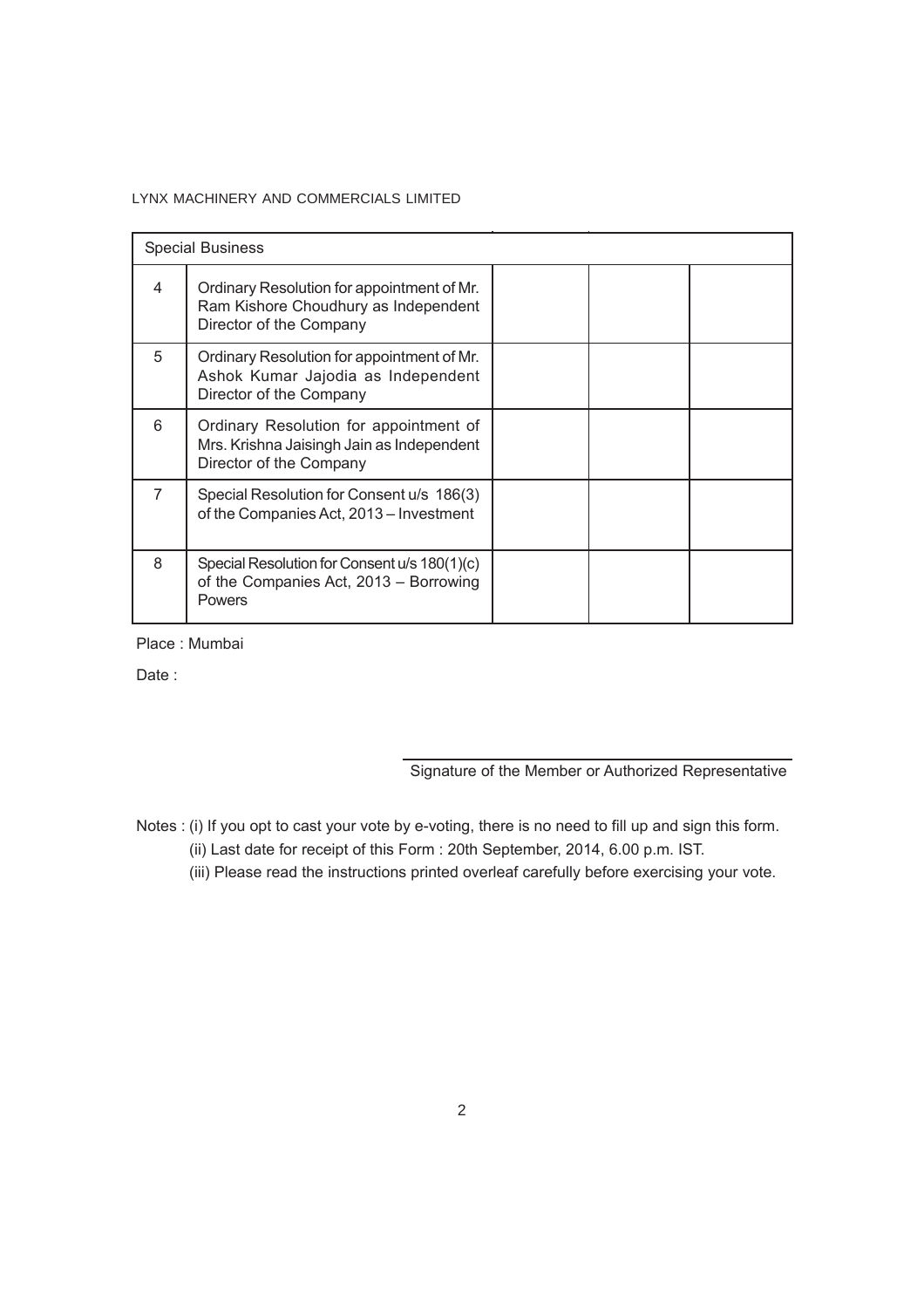#### **INSTRUCTIONS**

#### **General Instructions**

- 1. The Ballot Form is provided for the benefit of Members who do not have access to e-voting facility.
- 2. Shareholders have option to vote either through e-voting i.e. electronic means or to convey assent/dissent in physical form. If a shareholder has opted for this Physical Ballot Form, then he/she should not vote by e-voting and vice versa. However, in case shareholders cast their vote through both physical Ballot form and e-voting, then vote cast through e-voting shall be considered, subject to it being found to be valid and vote cast through this form shall be treated as invalid.
- 3. For detailed instructions on e-voting, please refer to the notes appended to the Notice of the AGM.
- 4. The notice of Annual General Meeting is dispatched/e-mailed to the members whose names appear on the Register of Members as on 22nd August, 2014 and voting rights shall be reckoned on the paid up value of the shares registered in the name of the shareholders as on the said date.
- 5. Voting through this form cannot be exercised by a proxy. However, corporate and institutional shareholders shall be entitled to vote through their authorized representatives with proof of their authorization, as stated below.
- 6. The Scrutinizer will collate the votes downloaded from the e-voting system and votes received through post to declare the final result for each of the Resolutions forming part of the Notice of the AGM.

#### **Instructions for voting physically on Ballot Form**

- 1. A Member desiring to exercise vote by Ballot should complete this Form (no other form or photocopy thereof is permitted) and send it to the Company's Registrar & Transfer Agent, Sharex Dynamic (India) Pvt. Ltd., Unit-1, Luthra Ind. Premises, 1st Floor, Safed Pool, Andheri Kurla Road, Andheri (East), Mumbai-400 072, in the enclosed self addressed pre-paid Business Reply Envelope to reach on or before the close of working hours i.e. 6:00p.m. IST on 20th September, 2014. All Forms received after this date will be strictly treated as if the reply from such Member has not been received.
- 2. This Form should be completed and signed by the Shareholder (as per the specimen signature registered with the Company/ Depositor Participants). In case of joint holding, this Form should be completed and signed by the first named Shareholder and in his absence, by the next named Shareholder.
- 3. A power of Attorney (POA) holder may vote on behalf of a Member, mentioning the registration number of the POA registered with the Company or enclosing an attested copy of the POA. Exercise of vote by Ballots not permitted through proxy.